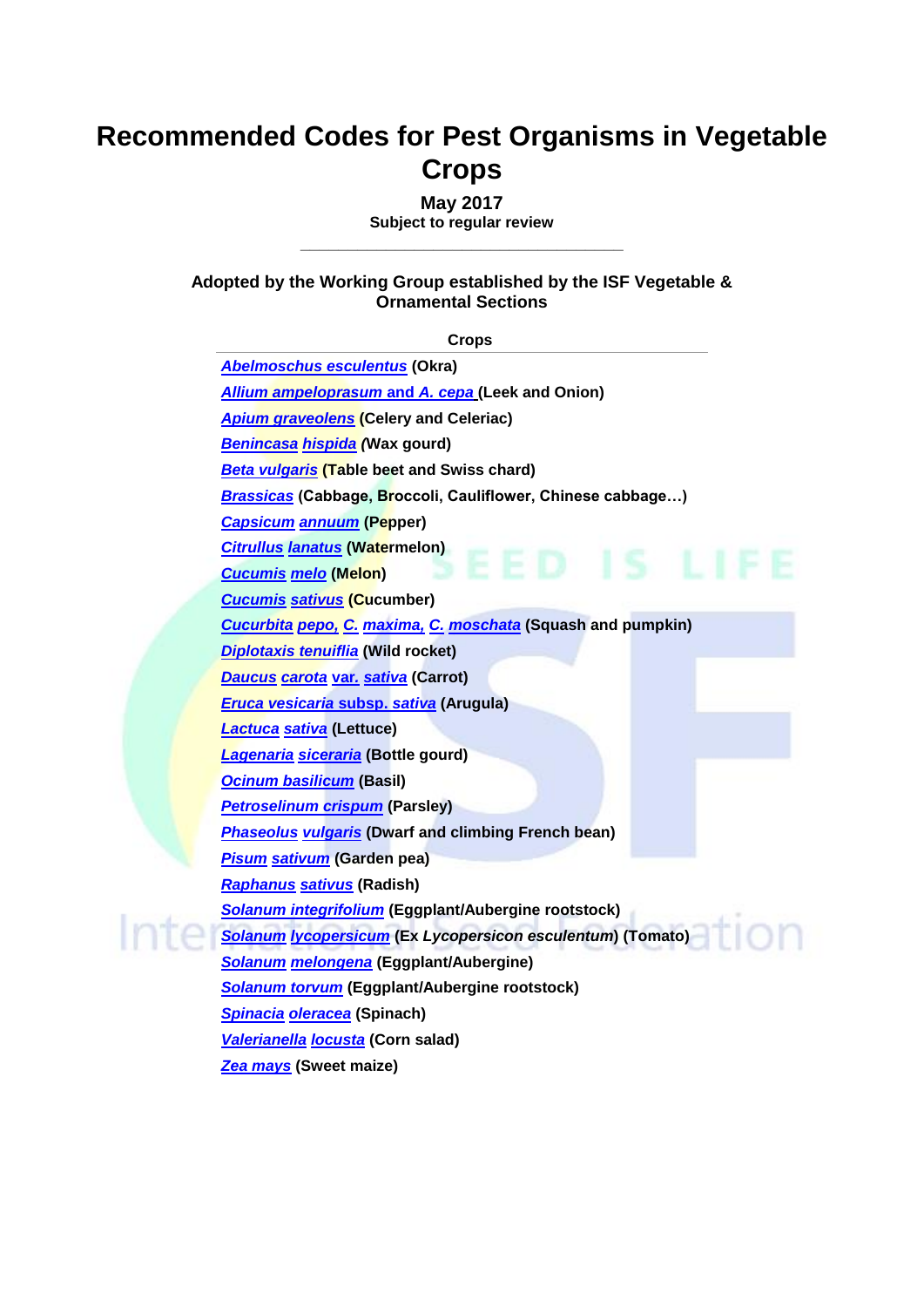#### <span id="page-1-0"></span>**1.** *Abelmoschus esculentus* **(Okra)**

| <b>Scientific name</b>        | English common name     | Code         |
|-------------------------------|-------------------------|--------------|
| <b>Viruses</b>                |                         |              |
| Okra yellow vein mosaic virus | Okra yellow vein mosaic | <b>OYVMV</b> |
| <b>Insects</b>                |                         |              |
| Amarasca biguttula            | Leaf hopper             | Ab           |

# <span id="page-1-1"></span>**2.** *Alliums - A. ampeloprasum* **and** *A. cepa* **(Leek and Onion)**

| <b>Scientific name</b>                    | English common name        | Code      |
|-------------------------------------------|----------------------------|-----------|
| <b>Viruses</b>                            |                            |           |
| Leek yellow stripe virus                  | Leek yellow stripe         | LYSV      |
| <b>Bacteria</b>                           |                            |           |
| Pseudomonas syringae pv. porri            | Pseudomonas leek blight    | Psp       |
| Fungi                                     |                            |           |
| Alternaria porri                          | Purple blotch              | Ap        |
| Botrytis allii                            | Botrytis neck rot          | Ba        |
| Botrytis squamosa                         | Botrytis leaf blight       | <b>Bs</b> |
| Colletotrichum gloeosporiodes             | Twister                    | Cg        |
| Fusarium oxysporum f. sp. cepae           | <b>Basal rot</b>           | Foc       |
| Peronospora destructor                    | Downy mildew               | Pd        |
| Phytophthora porri                        | White tip of leek          | Pp        |
| Puccinia allii                            | <b>Rust</b>                | Pa        |
| Pyrenochaeta terrestris                   | Pink root                  | Pt        |
| Sclerotium cepivorum                      | White rot                  | Sc        |
| <b>Insects</b>                            |                            |           |
| Thrips tabaci                             | Onion thrips               | <b>Tt</b> |
| <b>Nematodes</b>                          |                            |           |
| Ditylenchus dipsaci                       | Stem and bulb nematode     | Dd        |
|                                           |                            |           |
| 3. Apium graveolens (Celery and Celeriac) |                            |           |
| <b>Scientific name</b>                    | <b>English common name</b> | Code      |
| <b>Viruses</b>                            |                            |           |
| Celery mosaic virus                       | Celery mosaic              | CeMV      |
| Fungi                                     |                            |           |
| Fusarium oxysporum f. sp. apii            | Fusarium yellows and wilt  | Foa       |
| Septoria apiicola                         | Late blight                | Sa        |

# <span id="page-1-3"></span><span id="page-1-2"></span>**4.** *Benincasa hispida* **(Wax gourd)**

| <b>Scientific name</b>                        | English common name | Code |
|-----------------------------------------------|---------------------|------|
| Fungi                                         |                     |      |
| Fusarium oxysporum f. sp. lagenariae          | Fusarium wilt       | Fol  |
| Fusarium oxysporum f. sp. niveum              | Fusarium wilt       | Fon  |
| Fusarium oxysporum f. sp. radicis-cucumerinum | Root and stem rot   | For  |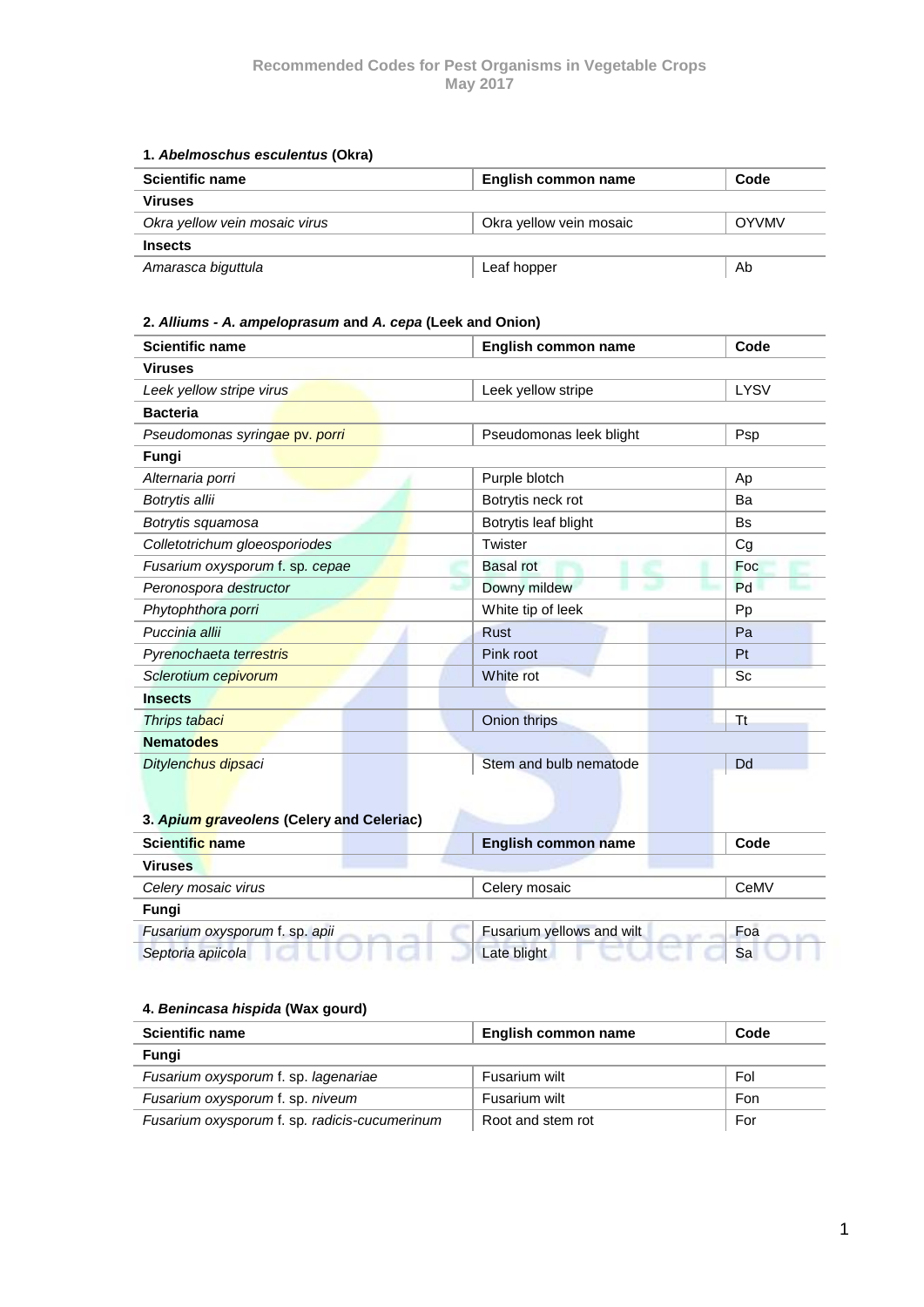#### <span id="page-2-0"></span>**5.** *Beta vulgaris* **(Table beet and Swiss chard)**

| <b>Scientific name</b>                  | English common name            | Code         |
|-----------------------------------------|--------------------------------|--------------|
| <b>Viruses</b>                          |                                |              |
| Beet curly top virus                    | Beet curly top                 | <b>BCTV</b>  |
| Beet necrotic yellow vein virus         | Rhizomania                     | <b>BNYVV</b> |
| <b>Bacteria</b>                         |                                |              |
| Pseudomonas syringae pv. aptata         | <b>Bacterial blight</b>        | Psa          |
| Streptomyces scabies                    | Common scab                    | <b>Ss</b>    |
| Fungi                                   |                                |              |
| Cercospora beticola                     | Leaf spot                      | Cb           |
| Colletotrichm dematium f. sp. spinaciae | Anthracnose                    | Cds          |
| Fusarium oxysporum f. sp. betae         | Fusarium yellows               | Fob          |
| Pythium aphanidermatum                  | Pythium root rot               | Pa           |
| Phoma betae                             | Phoma root rot, Leaf spot      | Pb           |
| Peronospora farinosa f. sp. betae       | Downy mildew                   | <b>Pfb</b>   |
| Ramularia beticola                      | Ramularia leaf spot            | Ra           |
| Rhizoctonia solani                      | Rhizoctonia root and crown rot | <b>Rs</b>    |
| Verticillium albo-atrum                 | Verticillium wilt              | Va           |
| Verticillium dahliae                    | Verticillium wilt              | Vd           |
|                                         |                                |              |

#### <span id="page-2-1"></span>**6.** *Brassicas* **(Cabbage, Broccoli, Cauliflower, Chinese cabbage…)**

| <b>Scientific name</b>                                                                   | <b>English common name</b>             | Code              |  |
|------------------------------------------------------------------------------------------|----------------------------------------|-------------------|--|
| <b>Viruses</b>                                                                           |                                        |                   |  |
| Cauliflower mosaic virus                                                                 | Cauliflower mosaic                     | CaMV              |  |
| Turnip mosaic virus                                                                      | Turnip mosaic                          | TuMV              |  |
| <b>Bacteria</b>                                                                          |                                        |                   |  |
| Pseudomonas syringae pv. maculicola                                                      | Bacterial leaf spot, Peppery leaf spot | <b>Psm</b>        |  |
| Xanthomonas campestris pv. armoraciae                                                    | Leaf spot                              | Xca               |  |
| Xanthomonas campestris pv. campestris                                                    | <b>Black rot</b>                       | Xcc               |  |
| Fungi                                                                                    |                                        |                   |  |
| Albugo candida                                                                           | White rust                             | Ac                |  |
| Albugo macrospora                                                                        | White rust                             | Am                |  |
| Alternaria brassicae                                                                     | <b>Black spot</b>                      | Abe               |  |
| Alternaria brassicicola                                                                  | <b>Black spot</b>                      | Aba               |  |
| Erysiphe cruciferarum                                                                    | Powdery mildew                         | Ec                |  |
| Fusarium oxysporum f. sp. conglutinans                                                   | Fusarium yellows                       | Foc               |  |
| Fusarium oxysporum f. sp. rapae                                                          | Fusarium yellows                       | Foa               |  |
| <sup>1</sup> Hyaloperonospora brassicae (ex Peronospora /<br>Hyaloperonospora parasitica | Downy mildew                           | Hb (ex Pp/<br>Hp) |  |
| Mycosphaerella brassicicola                                                              | Ring spot                              | Mb                |  |
| Leptosphaeria maculans (anamorph: Phoma<br>lingam)                                       | <b>Black leg</b>                       | Lm                |  |
| Plasmodiophora brassicae                                                                 | Clubroot                               | Pb                |  |
| Verticillium albo-atrum                                                                  | Verticillium wilt                      | Va                |  |

 $\mathbf{1}$ <sup>1</sup> *Hyaloperonospora parasitica* is currently and widely known as *H. brassicae*. *H. parasitica* is a pathogen with a host range different to cultivated Brassicas.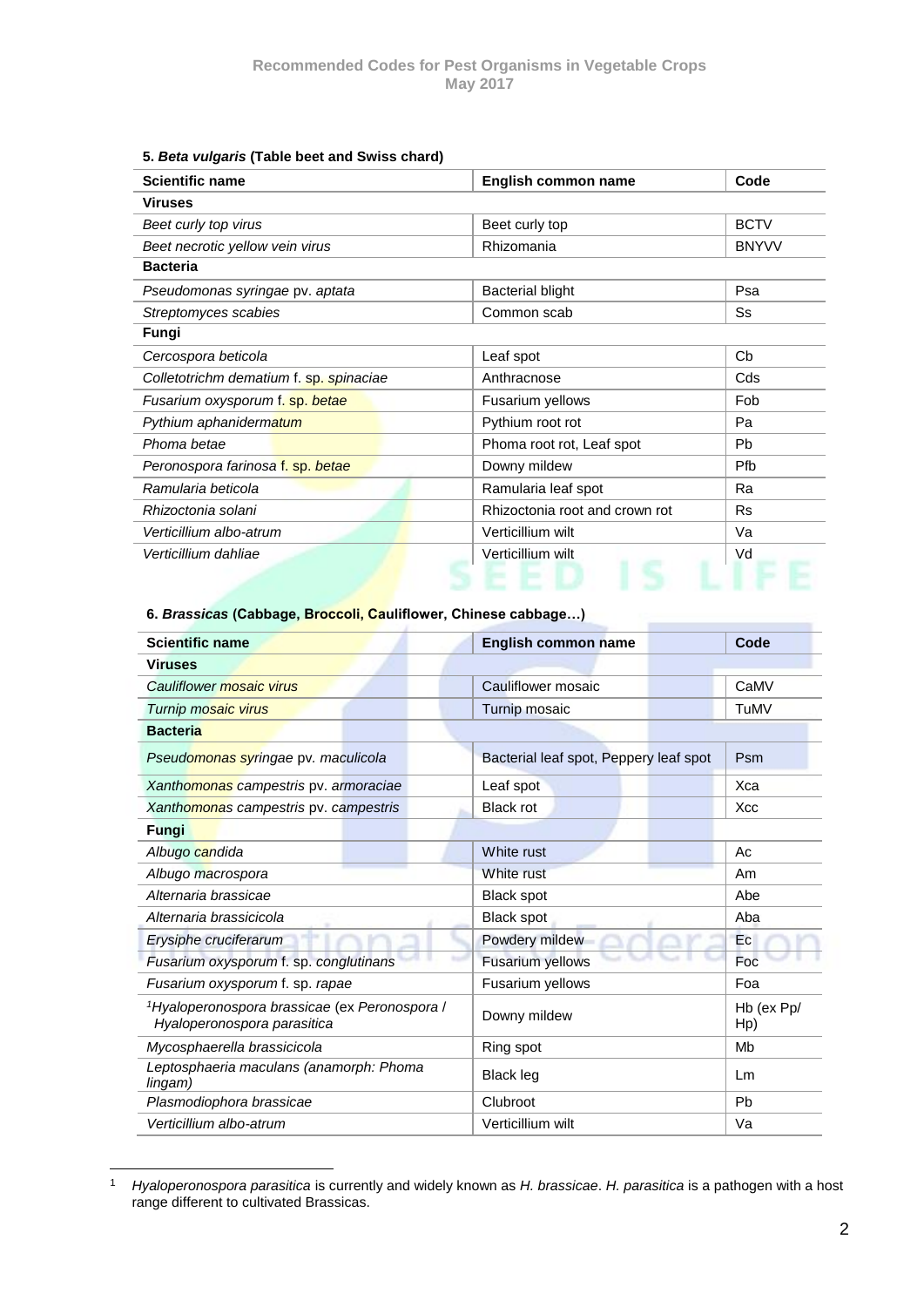| Verticillium dahliae     | Verticillium wilt | Vd |
|--------------------------|-------------------|----|
| Verticillium longisporum | Verticillium wilt | VI |
| <b>Insects</b>           |                   |    |
| Brevicoryne brassicae    | Cabbage aphid     | Bb |
| Plutella xylostella      | Diamond back moth | Px |
| Thrips tabaci            | <b>Thrips</b>     |    |

# <span id="page-3-0"></span>**7.** *Capsicum annuum* **(Pepper)**

| <b>Scientific name</b>                          | <b>English common name</b> | Code           |
|-------------------------------------------------|----------------------------|----------------|
| Viruses                                         |                            |                |
| Chilli veinal mosaic virus                      | Chilli veinal mosaic       | ChiVMV         |
| Cucumber mosaic virus                           | Cucumber mosaic            | <b>CMV</b>     |
| Paprika mild mottle virus                       | Paprika mild mottle        | PaMMV          |
| Pepper mild mottle virus                        | Pepper mild mottle         | <b>PMMoV</b>   |
| Pepper mottle virus                             | Pepper mottle              | PepMoV         |
| Pepper yellow mosaic virus                      | Pepper yellow mosaic       | PepYMV         |
| Potato Y virus                                  | Potato Y                   | <b>PVY</b>     |
| Tobacco etch virus                              | Tobacco etch               | <b>TEV</b>     |
| Tobacco mild green mosaic virus                 | Tobacco mild green mosaic  | <b>TMGMV</b>   |
| Tobacco mosaic virus                            | Tobacco mosaic             | <b>TMV</b>     |
| Tomato mosaic virus                             | Tomato mosaic              | <b>ToMV</b>    |
| Tomato spotted wilt virus                       | Tomato spotted wilt        | <b>TSWV</b>    |
| <b>Bacteria</b>                                 |                            |                |
| Ralstonia solanacearum                          | <b>Bacterial wilt</b>      | <b>Rs</b>      |
| Xanthomonas campestris pv. vesicatoria          | <b>Bacterial spot</b>      | Xcv            |
| Fungi                                           |                            |                |
| Colletotrichum acutatum                         | Anthracnose                | Ca             |
| Colletotrichum capsici                          | Anthracnose                | C <sub>c</sub> |
| Colletotrichum gloeosporioides                  | Anthracnose                | Cg             |
| Fusarium oxysporum f. sp. capsici               | <b>Fusarium wilt</b>       | Foc            |
| Leveillula taurica (anamorph: Oidiopsis sicula) | Powdery mildew             | Lt             |
| Phytophthora capsici                            | Buckeye fruit and root rot | P <sub>C</sub> |
| <b>Nematodes</b>                                |                            |                |
| Meloidogyne arenaria                            | Root-knot                  | Ma             |
| Meloidogyne incognita                           | Root-knot                  | Mi             |
| Meloidogyne javanica                            | Root-knot                  | Mj             |
|                                                 |                            |                |

# <span id="page-3-1"></span>**8.** *Citrullus lanatus* **(Watermelon)**

| <b>Scientific name</b>        | English common name     | Code        |
|-------------------------------|-------------------------|-------------|
| <b>Viruses</b>                |                         |             |
| Cucumber vein yellowing virus | Cucumber vein yellowing | CVYV        |
| Cucumber mosaic virus         | Cucumber mosaic         | <b>CMV</b>  |
| Papaya ringspot virus         | Papaya ringspot         | PRSV        |
| Squash leaf curl virus        | Squash leaf curl        | <b>SLCV</b> |
| Watermelon mosaic virus       | Watermelon mosaic       | <b>WMV</b>  |
| Zucchini yellow mosaic virus  | Zucchini yellow mosaic  | ZYMV        |
| Fungi                         |                         |             |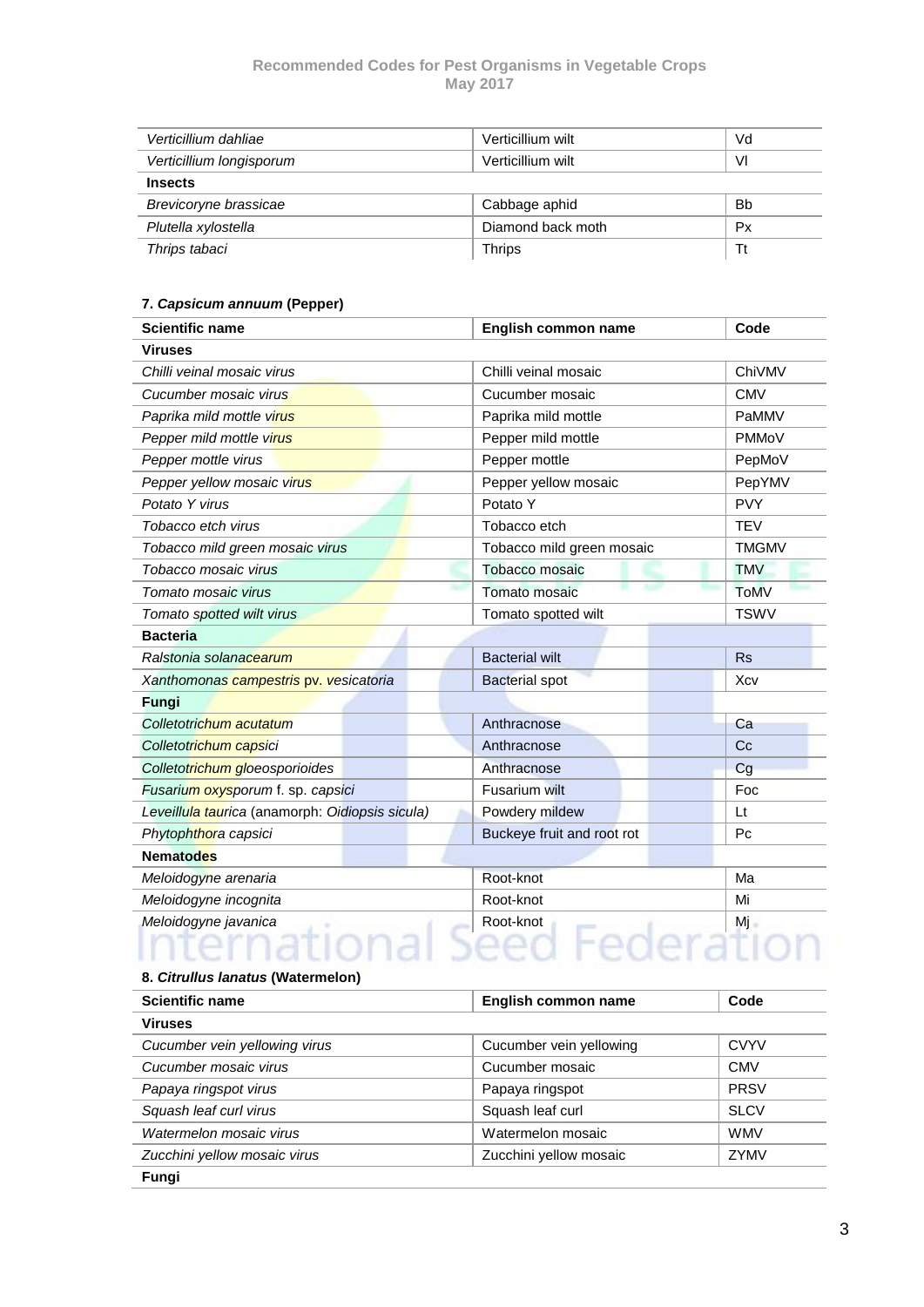| Colletotrichum orbiculare        | Anthracnose    | Cо  |
|----------------------------------|----------------|-----|
| Fusarium oxysporum f. sp. niveum | Fusarium wilt  | Fon |
| Podosphaera xanthii              | Powdery mildew | Px  |

# <span id="page-4-0"></span>**9.** *Cucumis melo* **(Melon)**

| <b>Scientific name</b>                           | English common name               | Code         |
|--------------------------------------------------|-----------------------------------|--------------|
| Viruses                                          |                                   |              |
| Cucumber green mottle mosaic virus               | Cucumber green mottle             | <b>CGMMV</b> |
| Cucumber mosaic virus                            | Cucumber mosaic                   | CMV          |
| Cucumber vein yellowing virus                    | Cucumber vein yellowing           | <b>CVYV</b>  |
| Cucurbit yellow stunting disorder virus          | Cucurbit yellow stunting disorder | <b>CYSDV</b> |
| Melon necrotic spot virus                        | Melon necrotic spot               | <b>MNSV</b>  |
| Moroccan watermelon mosaic virus                 | Moroccan watermelon mosaic        | MWMV         |
| Papaya ringspot viru <mark>s</mark>              | Papaya ringspot                   | <b>PRSV</b>  |
| Squash leaf curl virus                           | Squash leaf curl                  | <b>SLCV</b>  |
| Squash mosaic virus                              | Squash mosaic                     | SqMV         |
| Watermelon mosaic virus                          | Watermelon mosaic                 | <b>WMV</b>   |
| Zucchini yellow mosaic virus                     | Zucchini yellows                  | ZYMV         |
| Fungi                                            |                                   |              |
| Golovinomyces cichoracearum                      | Powdery mildew                    | Gc           |
| Fusarium oxysporum f. sp. melonis                | Fusarium wilt                     | Fom          |
| Pseudoperonospora cubensis                       | Downy mildew                      | Pcu          |
| Podosphaera xanthii                              | Powdery mildew                    | Px           |
| <b>Insects</b>                                   |                                   |              |
| Aphis gossypii<br>10. Cucumis sativus (Cucumber) | Cotton aphid                      | Ag           |
| <b>Scientific name</b>                           | <b>English common name</b>        | Code         |
| Viruses                                          |                                   |              |
| Beet pseudo yellowing virus                      | Beet pseudo yellows virus         | <b>BPYV</b>  |
| Cucumber green mottle mosaic virus               | Cucumber green mottle             | <b>CGMMV</b> |
| Cucumber mosaic virus                            | Cucumber mosaic                   | <b>CMV</b>   |
| Cucumber vein yellowing virus                    | Cucumber vein yellowing           | <b>CVYV</b>  |
| Cucurbit yellow stunting disorder virus          | Cucurbit yellow stunting disorder | <b>CYSDV</b> |
| Kyuri green mottle mosaic virus                  | Cucumber green mottle             | <b>KGMMV</b> |
| Papaya ringspot virus                            | Papaya ringspot                   | <b>PRSV</b>  |
| Squash leaf curl virus                           | Squash leaf curl                  | <b>SLCV</b>  |
| Watermelon mosaic virus                          | Watermelon mosaic                 | <b>WMV</b>   |
| Zucchini yellow mosaic virus                     | Zucchini yellows                  | ZYMV         |
| <b>Bacteria</b>                                  |                                   |              |
| Erwinia tracheiphila                             | <b>Bacterial wilt</b>             | Et           |
|                                                  |                                   |              |

<span id="page-4-1"></span>

| Pseudomonas syringae pv. lachrymans | Angular leaf spot                  | Psl |
|-------------------------------------|------------------------------------|-----|
| Fungi                               |                                    |     |
| Cladosporium cucumerinum            | Scab and gummosis                  | Ccu |
| Colletotrichum orbiculare           | Anthracnose                        | Co  |
| Corynespora cassiicola              | Corynespora blight and target spot | Cca |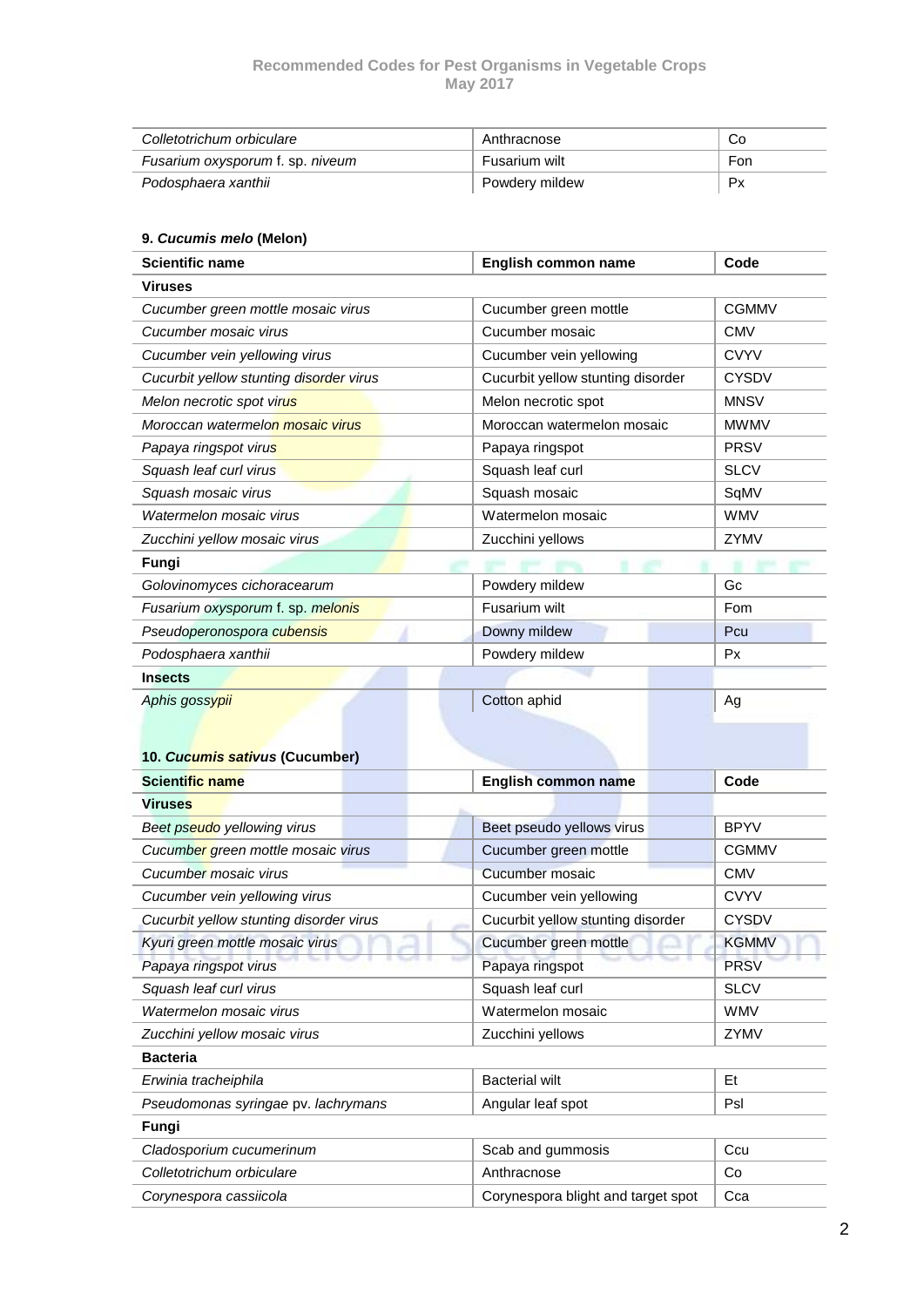| Golovinomyces cichoracearum                   | Powdery mildew              | Gc         |
|-----------------------------------------------|-----------------------------|------------|
| Fusarium oxysporum f. sp. cucumerinum         | Fusarium wilt               | <b>Foc</b> |
| Fusarium oxysporum f. sp. radicis-cucumerinum | Fusarium crown and root rot | For        |
| Pseudoperonospora cubensis                    | Downy mildew                | Pcu        |
| Podosphaera xanthii                           | Powdery mildew              | Px         |

# <span id="page-5-0"></span>**11.** *Cucurbita pepo, C. maxima, C. moschata* **(Squash and pumpkin)**

| <b>Scientific name</b>                        | English common name                              | Code           |  |
|-----------------------------------------------|--------------------------------------------------|----------------|--|
| <b>Viruses</b>                                |                                                  |                |  |
| Cucumber mosaic virus                         | Cucumber mosaic                                  | <b>CMV</b>     |  |
| Luffa yellow mosaic virus                     | Luffa yellow mosaic                              | <b>LYMV</b>    |  |
| Papaya ringspot virus                         | Papaya ringspot                                  | <b>PRSV</b>    |  |
| Squash leaf curl virus                        | Squash leaf curl                                 | <b>SLCV</b>    |  |
| Squash mosaic virus                           | Squash mosaic                                    | SqMV           |  |
| Watermelon mosaic virus                       | Watermelon mosaic                                | <b>WMV</b>     |  |
| Moroccan watermelon mosaic virus              | Moroccan watermelon mosaic                       | <b>MWMV</b>    |  |
| Zucchini yellow mosaic virus                  | Zucchini yellows                                 | ZYMV           |  |
| Fungi                                         |                                                  |                |  |
| Golovinomyces cichoracearum                   | Powdery mildew                                   | Gc             |  |
| Fusarium oxysporum f. sp. cucumerinum         | <b>Fusarium wilt</b>                             | <b>Foc</b>     |  |
| Fusarium oxysporum f. sp. lagenariae          | Fusarium wilt                                    | Fol            |  |
| Fusarium oxysporum f. sp. melonis             | Fusarium wilt                                    | Fom            |  |
| Fusarium oxysporum f. sp. niveum              | Fusarium wilt                                    | Fon            |  |
| Fusarium oxysporum f. sp. radicis-cucumerinum | Root and stem rot                                | For            |  |
| Fusarium solani f. sp. cucurbitae             | Crown and root rot                               | <b>Fsc</b>     |  |
| Phomopsis sclerotioides                       | <b>Black root rot</b>                            | Ps             |  |
| Pythium aphanidermatum                        | Damping off, Pythium fruit rot<br>(cottony leak) | Pa             |  |
| Phytophthora capsici                          | Phytopthora crown and root rot                   | P <sub>C</sub> |  |
| Pseudoperonospora cubensis                    | Downy mildew                                     | Pcu            |  |
| Podosphaera xanthii                           | Powdery mildew                                   | Px             |  |

<span id="page-5-1"></span>

| 12. Daucus carota var. sativa (Carrot) |                              |      |
|----------------------------------------|------------------------------|------|
| <b>Scientific name</b>                 | English common name          | Code |
| <b>Bacteria</b>                        |                              |      |
| Xanthomonas hortorum pv. carotae       | <b>Bacterial leaf blight</b> | Xhc  |
| Fungi                                  |                              |      |
| Alternaria dauci                       | Alternaria leaf blight       | Ad   |
| Alternaria radicina                    | <b>Black rot</b>             | Ar   |
| Cercospora carotae                     | Cercospora leaf blight       | Cc   |
| Erysiphe heraclei                      | Powdery mildew               | Eh   |
| Pythium sulcatum                       | Cavity spot                  | Ps   |
| Pythium ultimum                        | Cavity spot                  | Pu   |
| Pythium violae                         | Cavity spot                  | Pv   |
| <b>Insects</b>                         |                              |      |
| Psila rosae                            | Carrot fly                   | Pr   |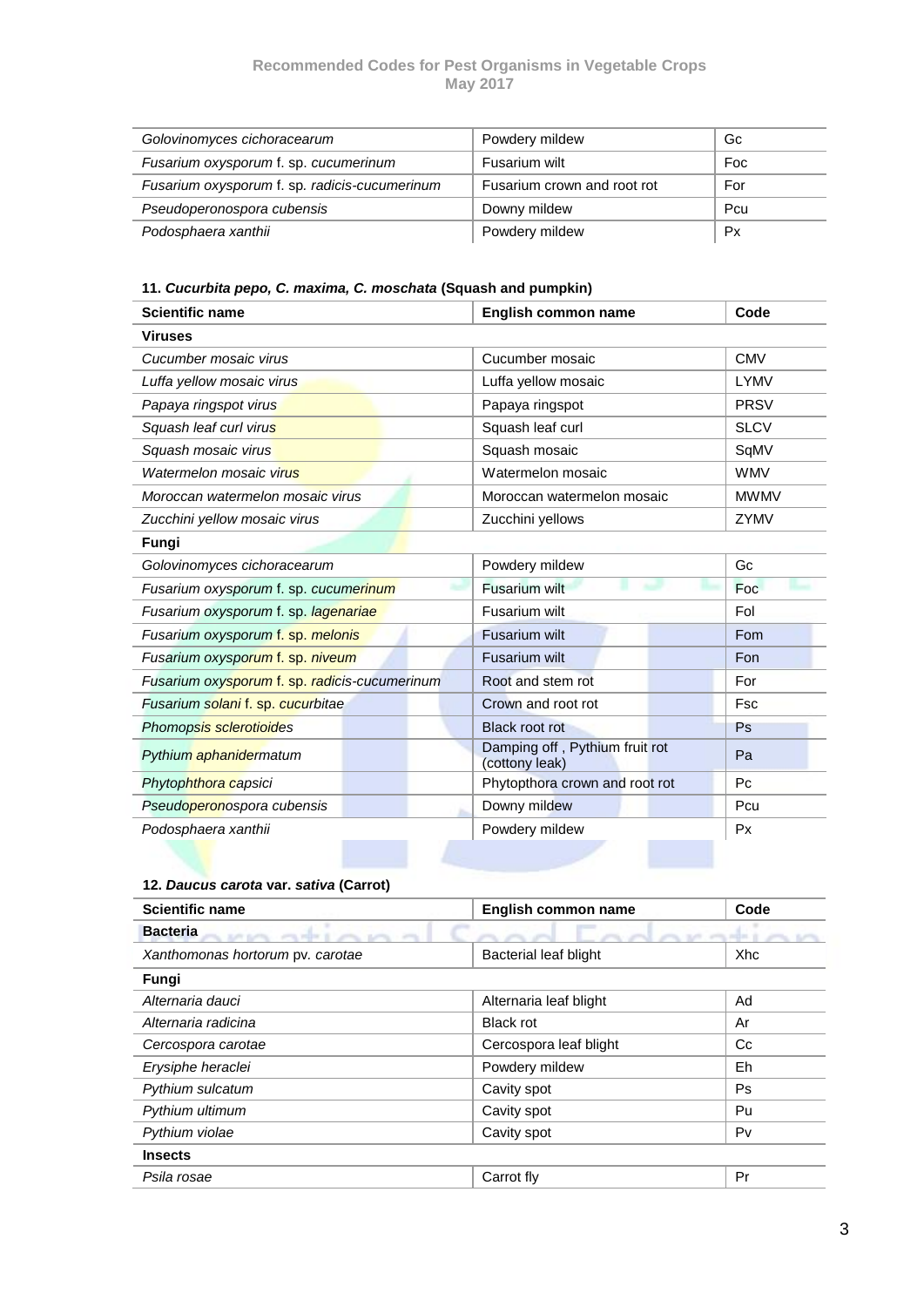| <b>Nematodes</b>      |               |    |  |
|-----------------------|---------------|----|--|
| Meloidogyne incognita | Root-knot     | Mi |  |
| Meloidogyne javanica  | Root-knot     | Mi |  |
| Phytoplasmas          |               |    |  |
| Aster yellows         | Aster yellows | A٧ |  |

#### <span id="page-6-0"></span>**13.** *Diplotaxis tenuiflia* **(Wild rocket)**

| <b>Scientific name</b>      | English common name | Code |  |
|-----------------------------|---------------------|------|--|
| Fungi                       |                     |      |  |
| Hyaloperonospora parasitica | Downy mildew        | Hp   |  |

#### <span id="page-6-1"></span>**14.** *Eruca vesicaria* **subsp.** *sativa* **(Arugula)**

| <b>Scientific name</b>      | English common name | Code |
|-----------------------------|---------------------|------|
| Fungi                       |                     |      |
| Hyaloperonospora parasitica | Downy mildew        | Hp   |

#### <span id="page-6-2"></span>**15.** *Lactuca sativa* **(Lettuce)**

| <b>Scientific name</b>                                                     | English common name   | Code           |  |  |
|----------------------------------------------------------------------------|-----------------------|----------------|--|--|
| <b>Viruses</b>                                                             |                       |                |  |  |
| Beet western yellows virus                                                 | Yellows               | <b>BWYV</b>    |  |  |
| Cucumber mosaic virus                                                      | Cucumber mosaic       | <b>CMV</b>     |  |  |
| Lettuce necrotic stunt virus                                               | Lettuce die-back      | LNSV           |  |  |
| Lettuce mosaic virus                                                       | Lettuce mosaic        | LMV            |  |  |
| Mirafiori lettuce big-vein virus                                           | Lettuce big vein      | <b>MLBVV</b>   |  |  |
| Tomato bushy stunt virus                                                   | Lettuce die-back      | <b>TBSV</b>    |  |  |
| Tomato spotted wilt virus                                                  | Spotted wilt          | <b>TSWV</b>    |  |  |
| <b>Bacteria</b>                                                            |                       |                |  |  |
| Pseudomonas cichorii                                                       | <b>Bacterial rot</b>  | P <sub>C</sub> |  |  |
| <sup>2</sup> Sphingomonas suberifaciens (now Rhizoharpis<br>suberifaciens) | Corky root            | Ss (now Rs)    |  |  |
| Xanthomonas campestris pv. vitians                                         | <b>Bacterial spot</b> | Xcv            |  |  |
| Fungi                                                                      |                       |                |  |  |
| Bremia lactucae                                                            | Downy mildew          | BI             |  |  |
| Fusarium oxysporum f. sp. lactucae                                         | Fusarium wilt         | Fol            |  |  |
| Microdochium panattonianum                                                 | Anthracnose           | Mpa            |  |  |
| <b>Insects</b>                                                             |                       |                |  |  |
| Macrosiphum euphorbiae                                                     | Potato aphid          | Me             |  |  |
| Myzus persicae                                                             | Green peach aphid     | Mpe            |  |  |
| Nasonovia ribisnigri                                                       | Lettuce leaf aphid    | Nr             |  |  |
| Pemphigus bursarius                                                        | Lettuce root aphid    | Pb             |  |  |

 $\overline{c}$ <sup>2</sup> A recent review article in 2015 uses the new genus name *Rhizorhapis* based on work published in 2014 on the reclassification of the pathogen causing lettuce corky root (http://apsjournals.apsnet.org/doi/pdf/10.1094/PDIS-09- 14-0953-FE).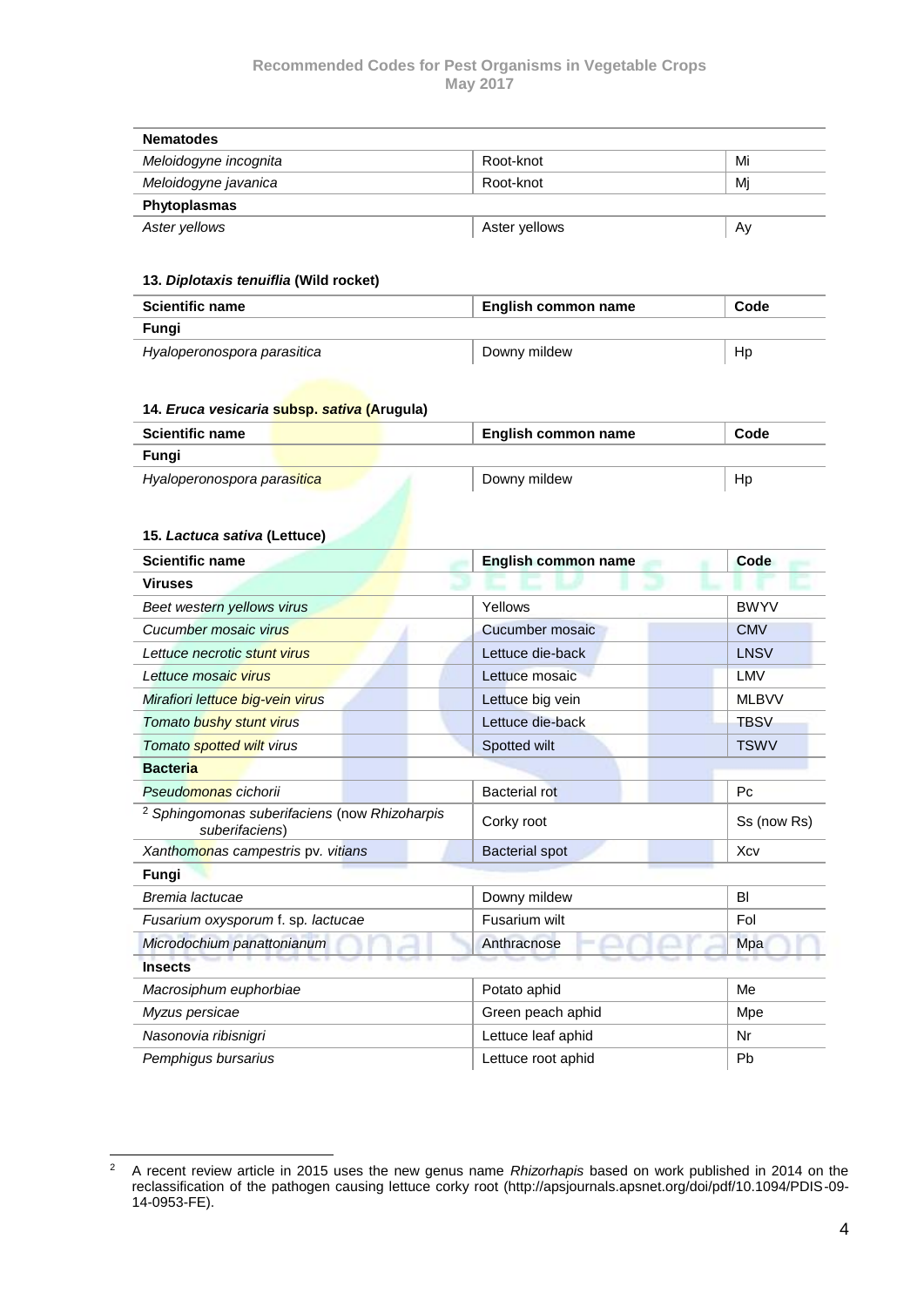#### <span id="page-7-0"></span>**16.** *Lagenaria siceraria* **(Bottle gourd)**

| <b>Scientific name</b>                        | English common name   | Code         |  |
|-----------------------------------------------|-----------------------|--------------|--|
| <b>Viruses</b>                                |                       |              |  |
| Cucumber green mottle mosaic virus            | Cucumber green mottle | <b>CGMMV</b> |  |
| Fungi                                         |                       |              |  |
| Fusarium oxysporum f. sp. lagenariae          | Fusarium wilt         | Fol          |  |
| Fusarium oxysporum f. sp. niveum              | Fusarium wilt         | Fon          |  |
| Fusarium oxysporum f. sp. radicis-cucumerinum | Root and stem rot     | For          |  |

#### <span id="page-7-1"></span>**17.** *Ocimum basilicum* **(Basil)**

| <b>Scientific name</b>              | English common name | Code |
|-------------------------------------|---------------------|------|
| Fungi                               |                     |      |
| Fusarium oxysporum f. sp. basilicum | Fusarium wilt       | Fob  |
| Peronospora belbahrii               | Downy mildew        | Pb   |

#### <span id="page-7-2"></span>**18.** *Petroselinum crispum* **(Parsley)**

| <b>Scientific name</b> | English common name | Code |
|------------------------|---------------------|------|
| Fungi                  |                     |      |
| Plasmopara petroselini | Downy mildew        | Pp   |
| Septoria petroselini   | Septoria blight     | Sp   |

<span id="page-7-3"></span>

| Scientific name                                  | <b>English common name</b>  | Code         |
|--------------------------------------------------|-----------------------------|--------------|
| <b>Viruses</b>                                   |                             |              |
| Bean common mosaic virus                         | Bean common mosaic          | <b>BCMV</b>  |
| Bean common mosaic necrosis virus                | Bean common mosaic necrosis | <b>BCMNV</b> |
| Beet curly top virus                             | Beet curly top              | <b>BCTV</b>  |
| Bean golden mosaic virus                         | Bean golden mosaic          | <b>BGMV</b>  |
| Bean golden yellow mosaic virus                  | Bean golden yellow mosaic   | <b>BGYMV</b> |
| Beet mild curly top virus                        | Mild curly top              | <b>BMCTV</b> |
| Beet severe curly top virus                      | Severe curly top            | <b>BSCTV</b> |
| Bean yellow disorder virus                       | Bean yellow disorder virus  | <b>BnYDV</b> |
| Bean yellow mosaic virus                         | Bean yellow mosaic          | <b>BYMV</b>  |
| Southern bean mosaic virus                       | Bean southern virus         | <b>SBMV</b>  |
| Cucumber mosaic virus                            | Cucumber virus              | <b>CMV</b>   |
| <b>Bacteria</b>                                  |                             |              |
| Pseudomonas savastanoi pv. phaseolicola          | Halo blight                 | Psp          |
| Pseudomonas syringae pv. syringae                | Bacterial brown spot        | <b>Pss</b>   |
| <sup>3</sup> Xanthomonas axonopodis pv. phaseoli | Common or fuscous blight    | Xap          |
| Fungi                                            |                             |              |
| Aphanomyces euteiches                            | Root rot                    | Ae           |
| Colletotrichum lindemuthianum                    | Anthracnose                 | <b>CI</b>    |
| Fusarium oxysporum f. sp. phaseoli               | Fusarium wilt               | Fop          |

 $\overline{3}$ <sup>3</sup> Although *Xanthomonas axonopodis* pv. *phaseoli* and *X. fuscans* subsp. *fuscans* (Xff) (formely *X. axonopodis* pv. *phaseoli* var. *fuscans*) are taxonomically different bacterial species that are the causal agents of common bacterial blight, it is not possible to differentiate them based on symptoms under natural conditions and there is no evidence that resistance to these two species in bean differ.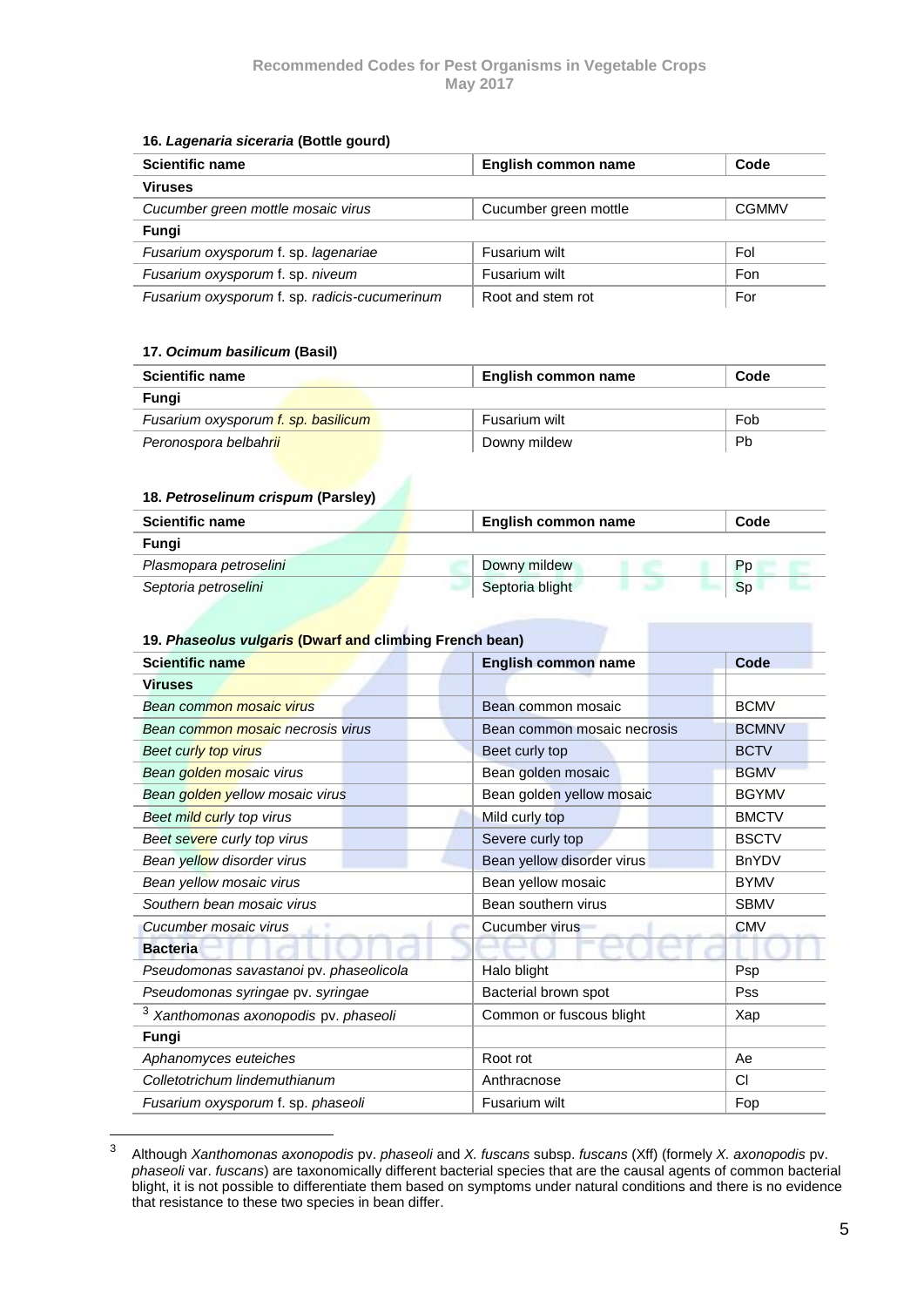| Fusarium solani f. sp. phaseoli | Fusarium root rot | Fsp |
|---------------------------------|-------------------|-----|
| Sclerotinia sclerotiorum        | White mold        | Ss  |
| Uromyces appendiculatus         | Rust              | Ua  |

#### <span id="page-8-0"></span>**20.** *Pisum sativum* **(Garden pea)**

| <b>Scientific name</b>         | English common name            | Code           |  |
|--------------------------------|--------------------------------|----------------|--|
| <b>Viruses</b>                 |                                |                |  |
| Bean leaf roll virus           | Pea leaf roll, pea top yellows | <b>BLRV</b>    |  |
| Bean yellow mosaic virus       | Bean yellow mosaic             | <b>BYMV</b>    |  |
| Pea enation mosaic virus       | Pea enation mosaic             | <b>PEMV</b>    |  |
| Pea seed-borne mosaic virus    | Pea seed-borne mosaic          | <b>PSbMV</b>   |  |
| <b>Bacteria</b>                |                                |                |  |
| Pseudomonas syringae pv. pisi  | <b>Bacterial blight</b>        | Psp            |  |
| Fungi                          |                                |                |  |
| Aphanomyces euteiches          | Aphanomyces root rot           | Ae             |  |
| Ascochyta pisi                 | Ascochyta leaf and pod spot    | Aps            |  |
| Ascochyta pinodella            | Leaf spot and foot rot         | Apn            |  |
| Botrytis cinerea               | Grey mold                      | Bc             |  |
| Erysiphe pisi                  | Powdery mildew                 | Ep             |  |
| Fusarium oxysporum f. sp. pisi | Near wilt                      | Fop            |  |
| Fusarium solani                | Fusarium root rot              | <b>Fs</b>      |  |
| Mycosphaerella pinodes         | Ascochyta blight               | Mp             |  |
| Peronospora viciae             | Downy mildew                   | P <sub>V</sub> |  |

# <span id="page-8-1"></span>**21.** *Raphanus sativus* **(Radish)**

| <b>Scientific name</b>                                                      | English common name                    | Code              |
|-----------------------------------------------------------------------------|----------------------------------------|-------------------|
| <b>Viruses</b>                                                              |                                        |                   |
| Turnip mosaic virus                                                         | Turnip mosaic                          | TuMV              |
| <b>Bacteria</b>                                                             |                                        |                   |
| Pseudomonas syringae pv. maculicola                                         | Bacterial leaf spot, Peppery leaf spot | Psm               |
| <b>Fungi</b>                                                                |                                        |                   |
| Albugo candida                                                              | White rust                             | Ac                |
| Aphanomyces raphani                                                         | <b>Black root</b>                      | Ar                |
| Fusarium oxysporum f. sp. raphani                                           | Yellows                                | For               |
| Hyaloperonospora brassicae (ex Peronospora /<br>Hyaloperonospora parasitica | Downy mildew                           | Hb (ex Pp/<br>Hp) |
| Plasmodiophora brassicae                                                    | Clubroot                               | Pb                |
| Rhizoctonia solani                                                          | Rhizoctonia scurf                      | <b>Rs</b>         |

#### <span id="page-8-2"></span>**22.** *Solanum integrifolium* **(Eggplant rootstock)**

| <b>Scientific name</b>               | English common name | Code |  |
|--------------------------------------|---------------------|------|--|
| Fungi                                |                     |      |  |
| Fusarium oxysporum f. sp. melongenae | Fusarium wilt       | Fom  |  |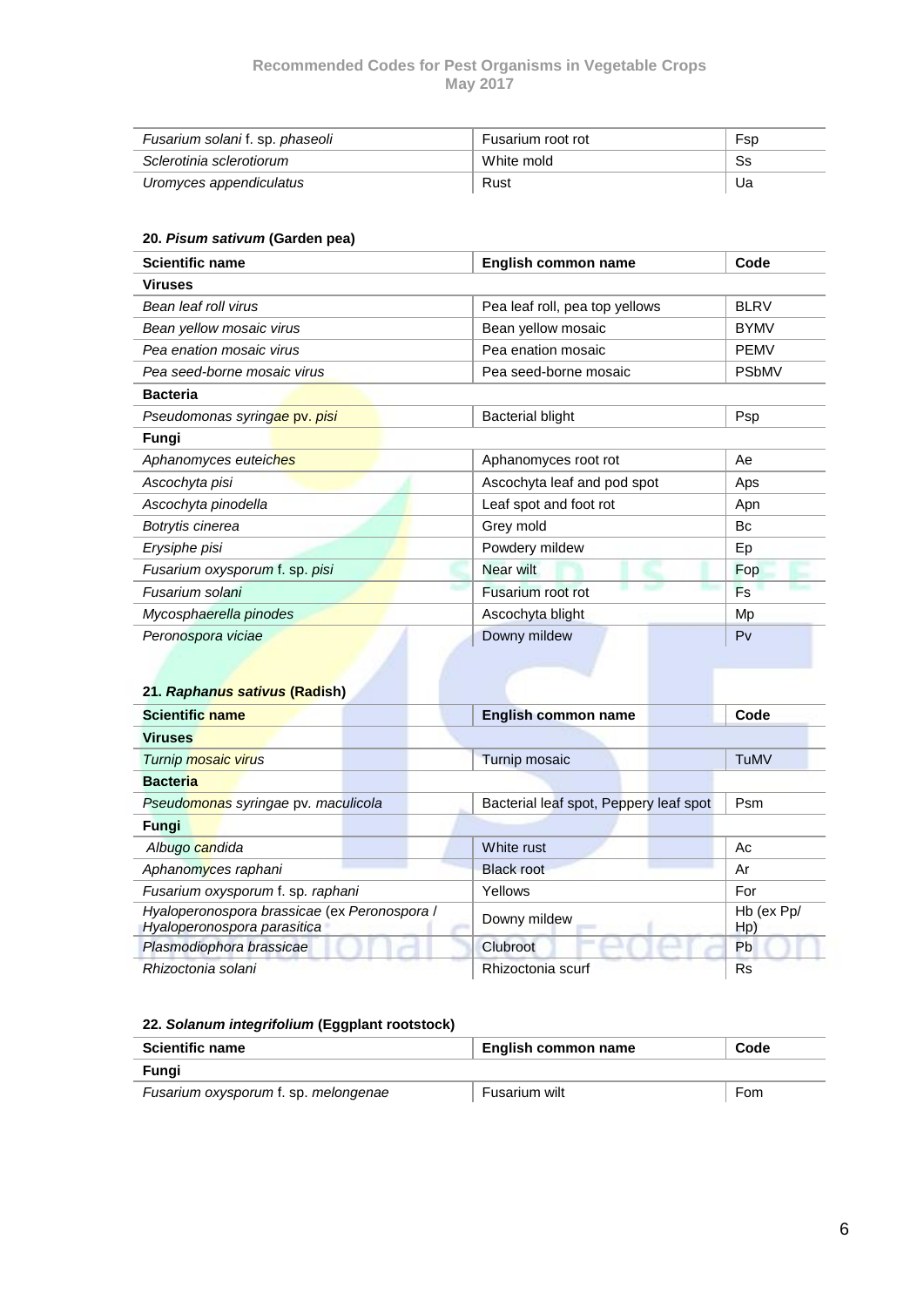| <b>Scientific name</b>                              | English common name         | Code         |
|-----------------------------------------------------|-----------------------------|--------------|
| <b>Viruses</b>                                      |                             |              |
| Beet curly top virus                                | Curly top                   | <b>BCTV</b>  |
| Cucumber mosaic virus                               | Cucumber mosaic             | <b>CMV</b>   |
| Pepino mosaic visus                                 | Pepino mosaic               | PepMV        |
| Tobacco mosaic virus                                | Tobacco mosaic              | <b>TMV</b>   |
| Tomato apex necrosis virus                          | Tomato apex necrosis        | ToANV        |
| Tomato mosaic virus                                 | Tomato mosaic               | ToMV         |
| Tomato torrado virus                                | Tomato torrado              | <b>ToTV</b>  |
| Tomato spotted wilt virus                           | Tomato spotted wilt         | <b>TSWV</b>  |
| Tomato yellow leaf curl virus                       | Tomato yellow leaf curl     | <b>TYLCV</b> |
| <b>Bacteria</b>                                     |                             |              |
| Clavibacter michiganensis subsp. michiganensis      | <b>Bacterial canker</b>     | Cmm          |
| Pseudomonas corrug <mark>ata</mark>                 | Pith necrosis               | Pc           |
| Pseudomonas syringae pv. tomato                     | <b>Bacterial speck</b>      | Pst          |
| Ralstonia solanacearum                              | <b>Bacterial wilt</b>       | Rs           |
| <sup>4</sup> Xanthomonas campestris pv. vesicatoria | <b>Bacterial spot</b>       | Xcv          |
| Fungi                                               |                             |              |
| Alternaria alternata f. sp. lycopersici             | Alternaria stem canker      | Aal          |
| Alternaria solani                                   | Early blight                | As           |
| Corynespora cassiicola                              | <b>Target spot</b>          | Cc           |
| <sup>5</sup> Fulvia fulva (now Passalora fulva)     | Leaf mold                   | Ff (now Pf)  |
| Fusarium oxysporum f. sp. lycopersici               | <b>Fusarium wilt</b>        | Fol          |
| Fusarium oxysporum f. sp. radicis-lycopersici       | Fusarium crown and root rot | For          |
| Leveillula taurica (anamorph: Oidiopsis sicula)     | Powdery mildew              | Lt           |
| Oidium neolycopersici                               | Powdery mildew              | On           |
| Phytophthora infestans                              | Late blight                 | Pi           |
| Phytophthora parasitica                             | Buckeye fruit and root rot  | Pp           |
| Pyrenochaeta lycopersici                            | Corky root rot              | PI           |
| Stemphylium botryosum f. sp. lycopersici            | Gray leaf spot              | Sbl          |
| Stemphylium lycopersici                             | Gray leaf spot              | SI           |
| Stemphylium solani                                  | Gray leaf spot              | Ss           |
| Verticillium albo-atrum                             | Verticillium wilt           | Va           |
| Verticillium dahliae                                | Verticillium wilt           | Vd           |
| <b>Nematodes</b>                                    |                             |              |
| Meloidogyne arenaria                                | Root-knot                   | Ma           |
| Meloidogyne incognita                               | Root-knot                   | Mi           |
| Meloidogyne javanica                                | Root-knot                   | Mj           |

<span id="page-9-0"></span>**23.** *Solanum lycopersicum* **(ex** *Lycoperscicon esculentum***) (Tomato)**

<sup>&</sup>lt;sup>4</sup> Taxonomic studies on the bacteria causing bacterial spot on tomato and pepper have shown there are four different species that cannot be differentiated by pathogenicity as they all cause very similar symptoms. As resistance in tomato and pepper to bacterial spot is based on races that go across these species the old and traditional name *X. c. vesicatoria* and its acronym Xcv have been maintained.

<sup>5</sup> Both *Cladosporium fulvum* and *Fulvia fulva* are still in use. The current name has changed from *Fulvia fulva* to *Passalora fulva* (See [http://www.hort.cornell.edu/hightunnel/crops/pdfs/Leaf%20Mold%20on%20Tomatoes%20-](http://www.hort.cornell.edu/hightunnel/crops/pdfs/Leaf%20Mold%20on%20Tomatoes%20-%20final.pdf) [%20final.pdf\)](http://www.hort.cornell.edu/hightunnel/crops/pdfs/Leaf%20Mold%20on%20Tomatoes%20-%20final.pdf).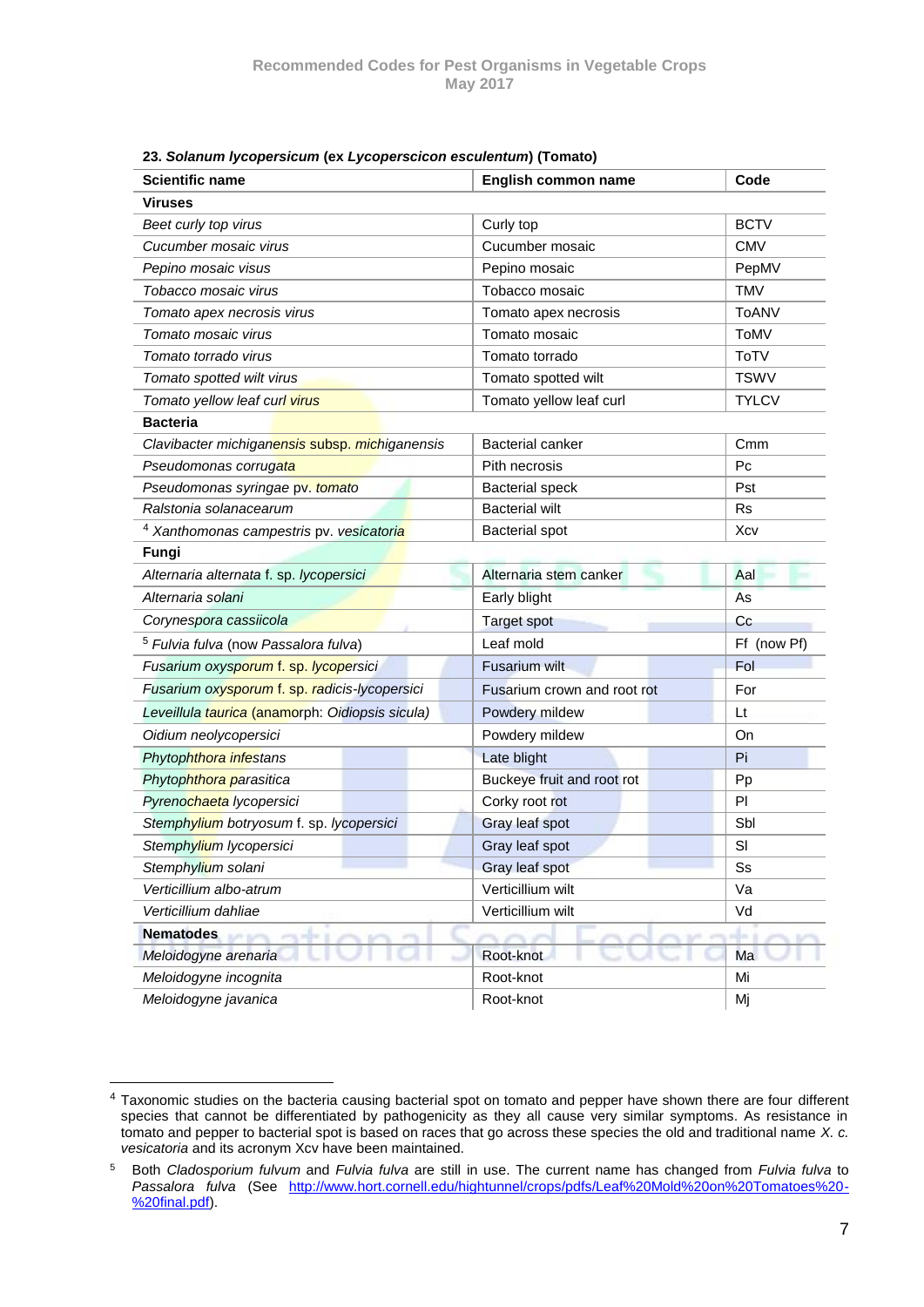#### <span id="page-10-0"></span>**24.** *Solanum melongena* **(Eggplant/Aubergine)**

| <b>Scientific name</b>               | English common name   | Code        |
|--------------------------------------|-----------------------|-------------|
| <b>Viruses</b>                       |                       |             |
| Tomato mosaic virus                  | Tomato mosaic         | ToMV        |
| Tomato spotted wilt virus            | Tomato spotted wilt   | <b>TSWV</b> |
| <b>Bacteria</b>                      |                       |             |
| Ralstonia solanacearum               | <b>Bacterial wilt</b> | <b>Rs</b>   |
| Fungi                                |                       |             |
| Fusarium oxysporum f. sp. melongenae | Fusarium wilt         | Fom         |
| Verticillium albo-atrum              | Verticillium wilt     | Va          |
| Verticillium dahliae                 | Verticillium wilt     | Vd          |
| <b>Nematodes</b>                     |                       |             |
| Meloidogyne incognita                | Root-knot             | Mi          |

# <span id="page-10-1"></span>**25.** *Solanum torvum* **(Eggplant rootstock)**

| <b>Scientific name</b>                        | English common name   | Code      |  |
|-----------------------------------------------|-----------------------|-----------|--|
| <b>Bacteria</b>                               |                       |           |  |
| Ralstonia solanacearum                        | <b>Bacterial wilt</b> | <b>Rs</b> |  |
| Fungi                                         |                       |           |  |
| Fusarium oxysporum f. sp. melongena           | Fusarium wilt         | Fom       |  |
| Verticillium albo-atrum                       | Verticillum wilt      | Va        |  |
| Verticillium dahliae                          | Verticillum wilt      | Vd        |  |
| <b>Nematodes</b>                              |                       |           |  |
| Meloidogyne incognita                         | Root knot             | Mi        |  |
| Meloidogyne mayaguensis (Syn. M. enterolobii) | Root knot             | Me        |  |
| Meloidogyne arenaria                          | Root knot             | Ma        |  |
| Meloidogyne javanica                          | Root knot             | Mj        |  |

<span id="page-10-2"></span>

| Scientific name                       | <b>English common name</b> | Code       |
|---------------------------------------|----------------------------|------------|
| <b>Viruses</b>                        |                            |            |
| Cucumber mosaic virus                 | Cucumber mosaic            | <b>CMV</b> |
| Fungi                                 |                            |            |
| Albugo occidentalis                   | White rust                 | Ao         |
| Cladosporium variabile                | Leaf spot                  | C٧         |
| Colletotrichum dematium               | Anthracnose                | Cd         |
| Fusarium oxysporum f. sp. spinaciae   | Fusarium wilt              | Fos        |
| Peronospora farinosa f. sp. spinaciae | Downy mildew               | <b>Pfs</b> |
| Stemphyllium botryosum                | Stemphyllium leaf spot     | Sb         |
| Verticillium dahliae                  | Verticillium wilt          | Vd         |
| <b>Insects</b>                        |                            |            |
| Liriomyza langei                      | Leaf miner                 | П          |